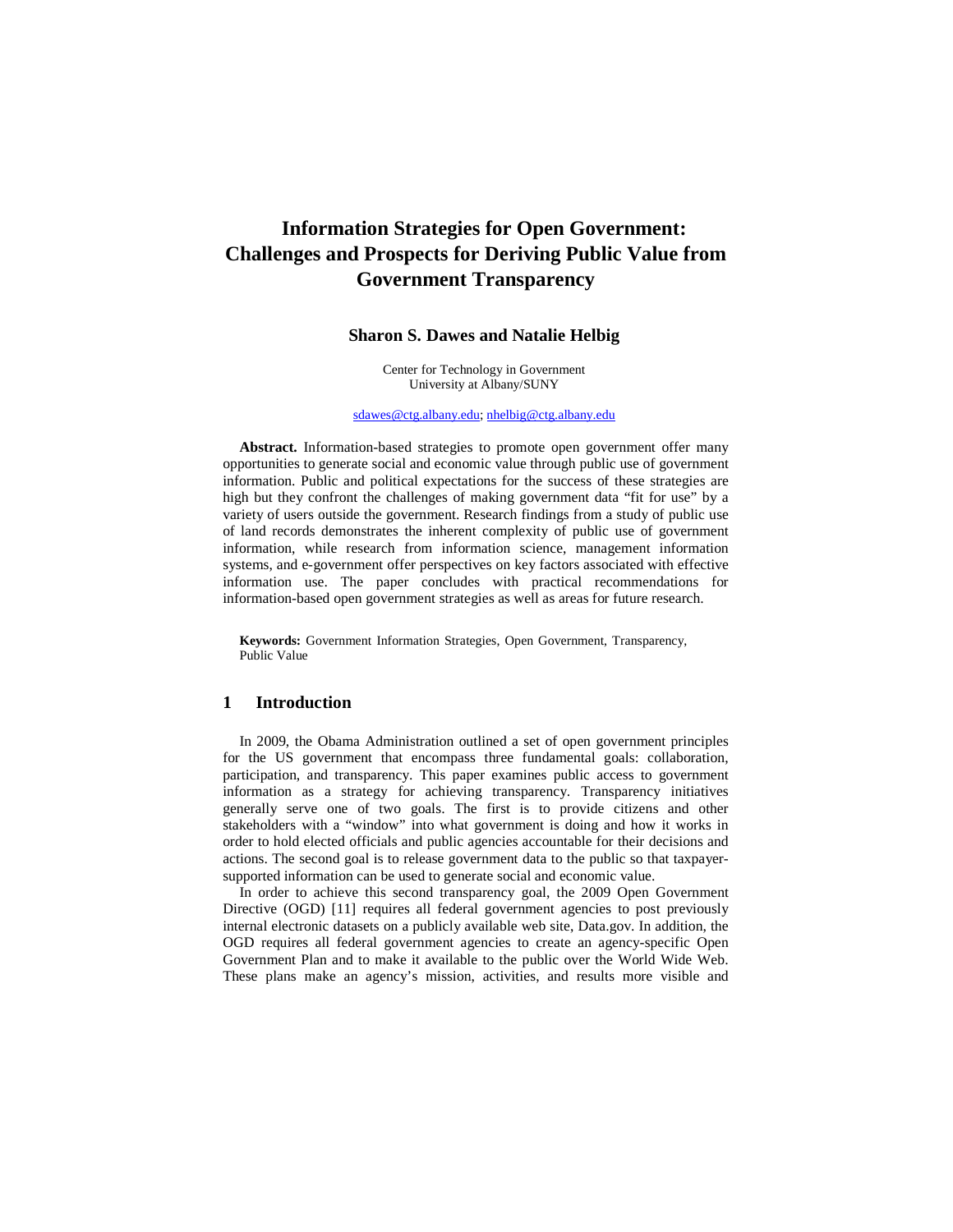understandable to the public. They provide important context and metadata through reports, service summaries, links to major programs, and downloadable datasets.

Recovery.gov is a companion initiative created to track the spending associated with the \$787 billion American Reinvestment and Recovery Act. Recovery.gov is the first effort of its kind to collect information about spending and performance across a variety of different program areas and from multiple levels of government, as well as from non-profit and business organizations that receive federal funds.

All of these information-based strategies also incorporate Web 2.0 tools to facilitate online public dialogs to solicit feedback, questions, and recommendations for improvements. Taken together, these initiatives do more than open government data to public scrutiny; they also actively encourage businesses, civic organizations, and individuals to use government information for their own purposes. These uses especially foster the second goal associated with opening government information – to enable and encourage information-rich applications outside the government that generate economic and social value

The success of these transparency strategies rests heavily on easy access to public information resources. Public information resources are defined as the data, information content, systems, and information services that emanate from the day-today administration of government programs [7]. Generally, the use of public information resources extends well beyond the government itself to include a very diverse multi-stakeholder society. These stakeholders represent loosely connected communities of interest, where the object of concern is the information in government systems, not the systems themselves or the technologies that comprise them. The societal value of these public information resources is derived primarily from unpredicted and flexible uses of the data content by all stakeholders [3].

Data.gov and similar initiatives offer public access to information resources that are distributed among different government organizations, locations, or custodians. Data.gov provides electronic access to raw, machine-readable information about government finances, program performance, and decisions. Its goal is to allow people and organizations outside government to find, download, analyze, compare, integrate, and combine these datasets with other information that so that they provide greater value to the public. However, it is important to remember that these datasets are defined and collected in different ways by different programs and organizations. They come from a variety of different systems and processes and represent different time frames and other essential characteristics. Most come from existing information systems that were designed for specific operational purposes. Few were created with public use in mind. Some agencies provide good meta data and other contextual information, others little or none. While quickly getting data out in the open is an important goal of this initiative, the value of the data for any particular use depends on making these characteristics easy for users to find and understand.

 While thousands of these datasets are now available and being put to a variety of uses outside the government, a number of valid criticisms have been made in terms of basic usability, weak application of stewardship principles, lack of data feedback and improvement mechanisms, and inadequate metadata [5]. Both the criticisms and the potential benefits of information-based open government strategies are receiving much current attention, but they are not new or unique. Past research on public use of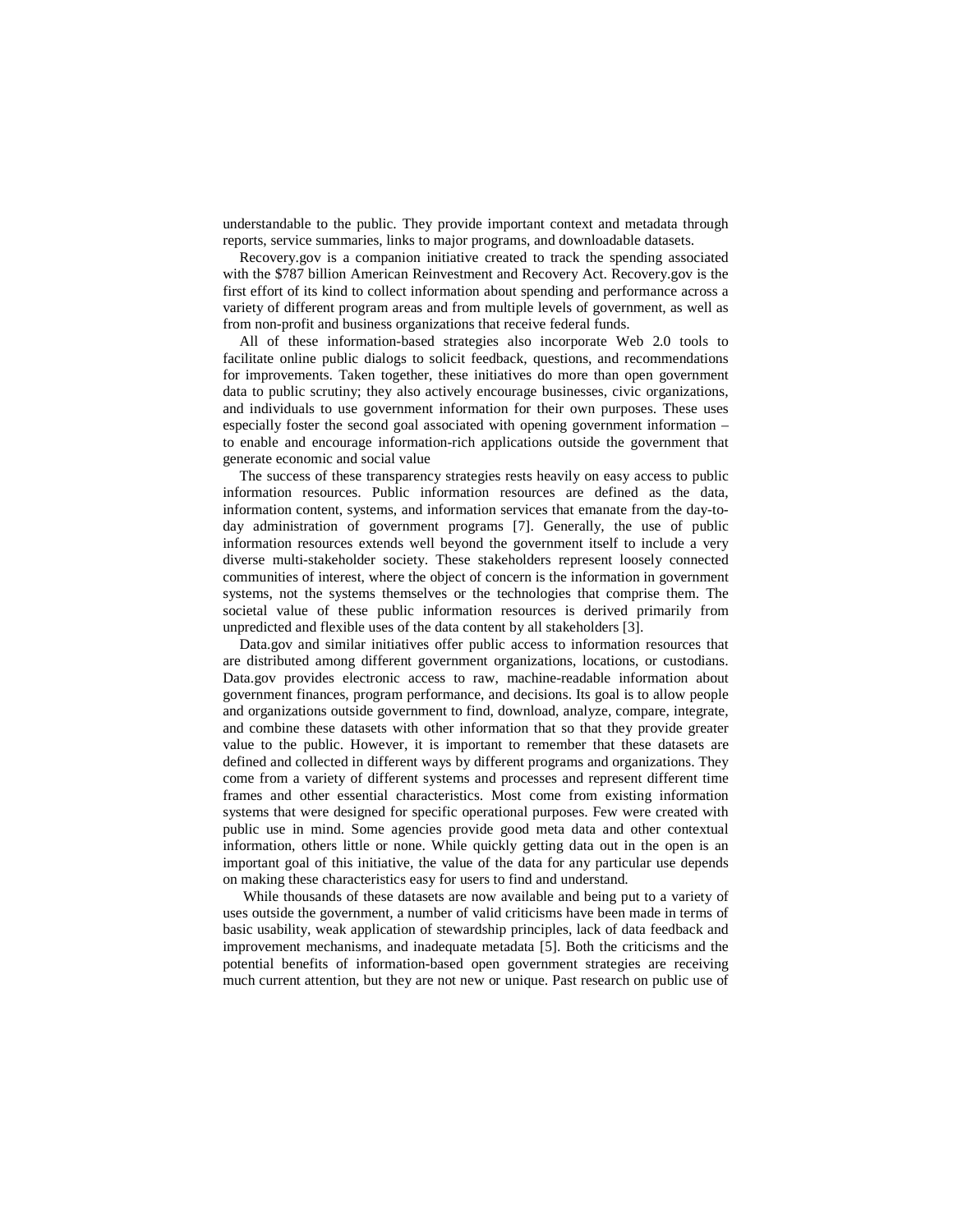government information resources has much to offer that can help refine, improve, and enhance current efforts.

The remainder of this paper is organized as follows. First, we present the results of a case study about the public use of land records to illustrate and assess the benefits, barriers, and policy choices associated with public access to government information. .Next we discuss the implications of the case findings from the perspectives of information science, management information, and e-government research. We conclude with a discussion of practical recommendations for encouraging value creation and suggest future research directions.

### **2 Case study: use and value of land records and parcel data**

The following case summarizes an in-depth assessment of the prospects for using a common public information resource, land records, for a variety of public and private purposes [4]. The case holistically examines the challenges that confront informationbased strategies to derive social and economic value from government data by looking at the full range of information characteristics and uses by both government and external users. The study was conducted in New York State from September 2004 through February 2005 to assess the uses, users, and value of land records and associated detailed parcel information collected. Parcel information is collected at the municipal (town) level, generally when property is sold or sub-divided, for the primary purpose of maintaining real property ownership laws and tax administration. The data is used for this primary purpose by the town, the county of which it is a part, and by the state government. The most detailed information on all properties is maintained at the town level, a subset of data about each property is reported every year to the county level, and a smaller set is reported annually by the counties to the state The same data also has great utility for many secondary uses. These secondary uses represent the latent economic and social value of the data, beyond the value of its primary use in tax administration. The purpose of the study was to reveal this latent value, identify barriers to its realization, and make recommendations for policies and practices that would encourage its development.

The study data consist of 35 interviews plus official publications and web sites prepared by federal, state, local, nonprofit, and private sector organizations. Interviewees were selected from five demographically, operationally, and geographically diverse counties in New York State to provide an understanding of the range of logical, purposive flows of data from original data collectors to other organizations and users. The study began with the Real Property Tax Official in each County who was asked to suggest people to be interviewed who use or otherwise interact with that county's parcel data. State agencies that collect and use parcel-level data as a major part of their responsibilities were also interviewed. Tape-recorded face-to-face or telephone interviews covered the following topics from the perspective of the organization represented by each interviewee: organizational mission and programs; collection, dissemination, access, and uses of parcel data; value of parcel data to the organization; data management, preservation, and sharing methods; data forms and formats, data flow among organizations; and associated costs; issues and barriers. The data were analyzed using qualitative methods to identify similarities and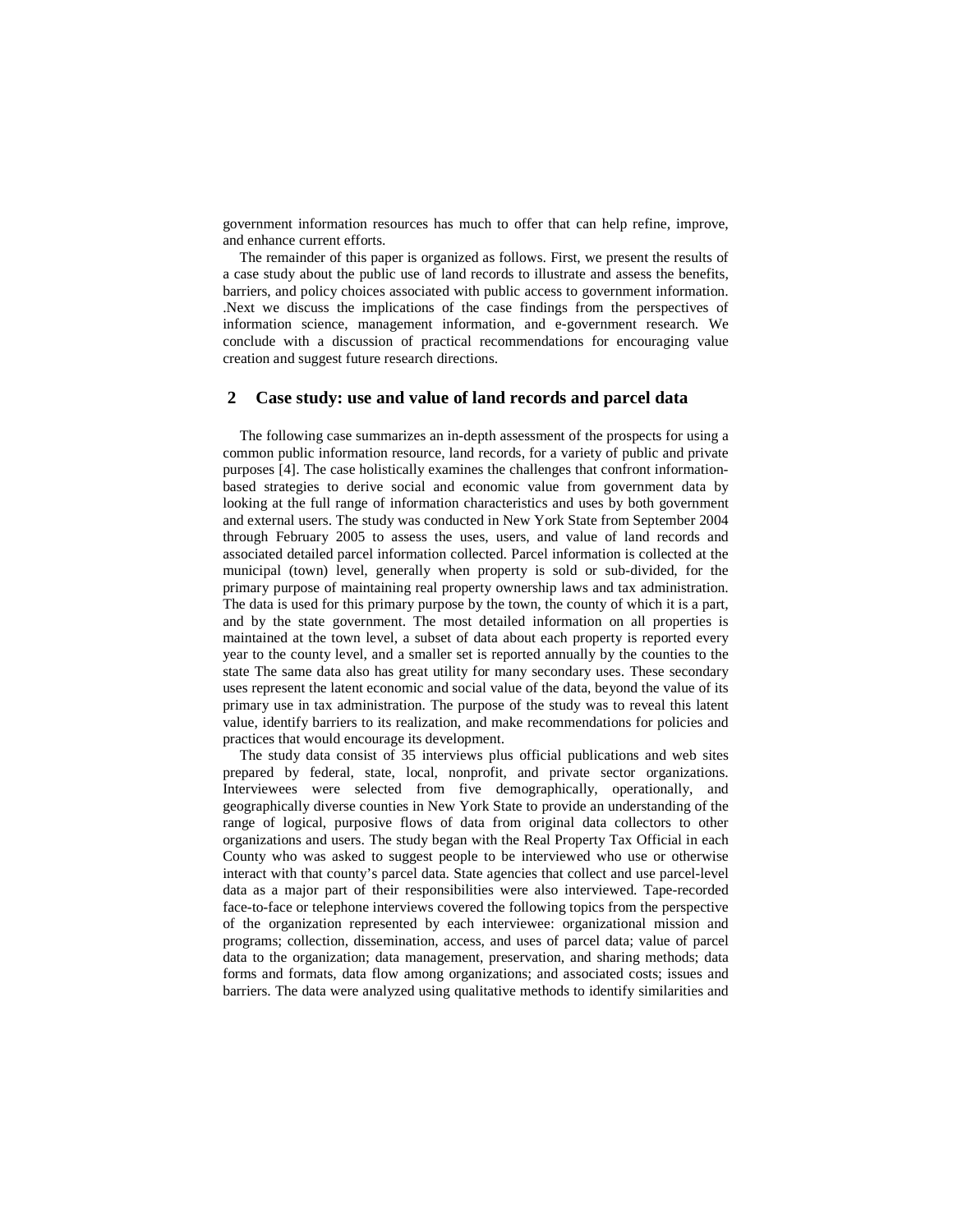differences among users and uses of this information, to identify barriers to value creation, and to map the flow of data among the organizations that produce the data and those that access and use it for secondary purposes.

## **2.1 Definitions, Uses, and Value of Parcel Data**

The study began with an attempt to find a common definition of parcel data, however the interviews showed that different users apply quite different definitions. Interviewees usually defined "parcel data" by describing how they use it to support their work. For example, planning departments said that parcel data encompasses the parcel identification number, zoning codes, actual uses, boundaries, and physical characteristics. By contrast, real property tax administration officials referred to parcel data as parcel identification and location, information about structures, the parcel owner, and the assessed value. Taken as a whole, parcel characteristics identified by the interviewees fell into eight categories. identification, location, ownership, occupancy and use, structures and improvements, taxation, physical geography, infrastructure, and taxation. Each category comprises a set of detailed attributes. For example, the category "location" includes 'parcel address', which can be descriptive (i.e., 123 Main Street) or spatial data (i.e., a set of coordinates), or both; ownership attributes identify the owner and historical information about ownership.

Public, private, and non-profit organizations, as well as individuals use parcel data for diverse purposes. Although each use is different, all rely in some substantial way on the core parcel data collected at the municipal level. The following highlights illustrate this broad range of primary and secondary uses, each of which delivers a form of economic or social value to the state or community.

*Real property assessment and taxation.* Parcel data is the foundation for real property tax administration, which is the primary use of this data. Municipal assessors collect specific data elements to establish fair market value for every property. County real property offices use this data to create countywide tax maps and assessment rolls. The state real property agency uses the data to create final tax rolls and equalization rates that place local tax calculations against a statewide standard.

*Buying and selling private land.* Private land sales occur daily in every locale. Some are single transactions between two parties, while others are more complex and involve multiple individuals and organizations. The most important documentation of a land sale is establishing and recording the ownership rights to a parcel.

*Directing emergency response.* Emergency response centers use parcel data for almost every incident including attribute categories such as identification, location, and structural and improvement data.. This information helps with emergency routing, can instruct personnel on how to enter a property safely. and identify who should be notified to turn off utilities like gas or water.

*Transportation routing.* State and local roadways change frequently, affecting several different sectors. Parcel identification, location, and ownership information is used to handle routing of oversized truckloads to avoid low bridges and limited access highways, create and update bus routes for school districts, and determine priority routes for snowplows. Utility companies use parcel data to coordinate maintenance fleets using infrastructure data, structures and improvements, and parcel location data.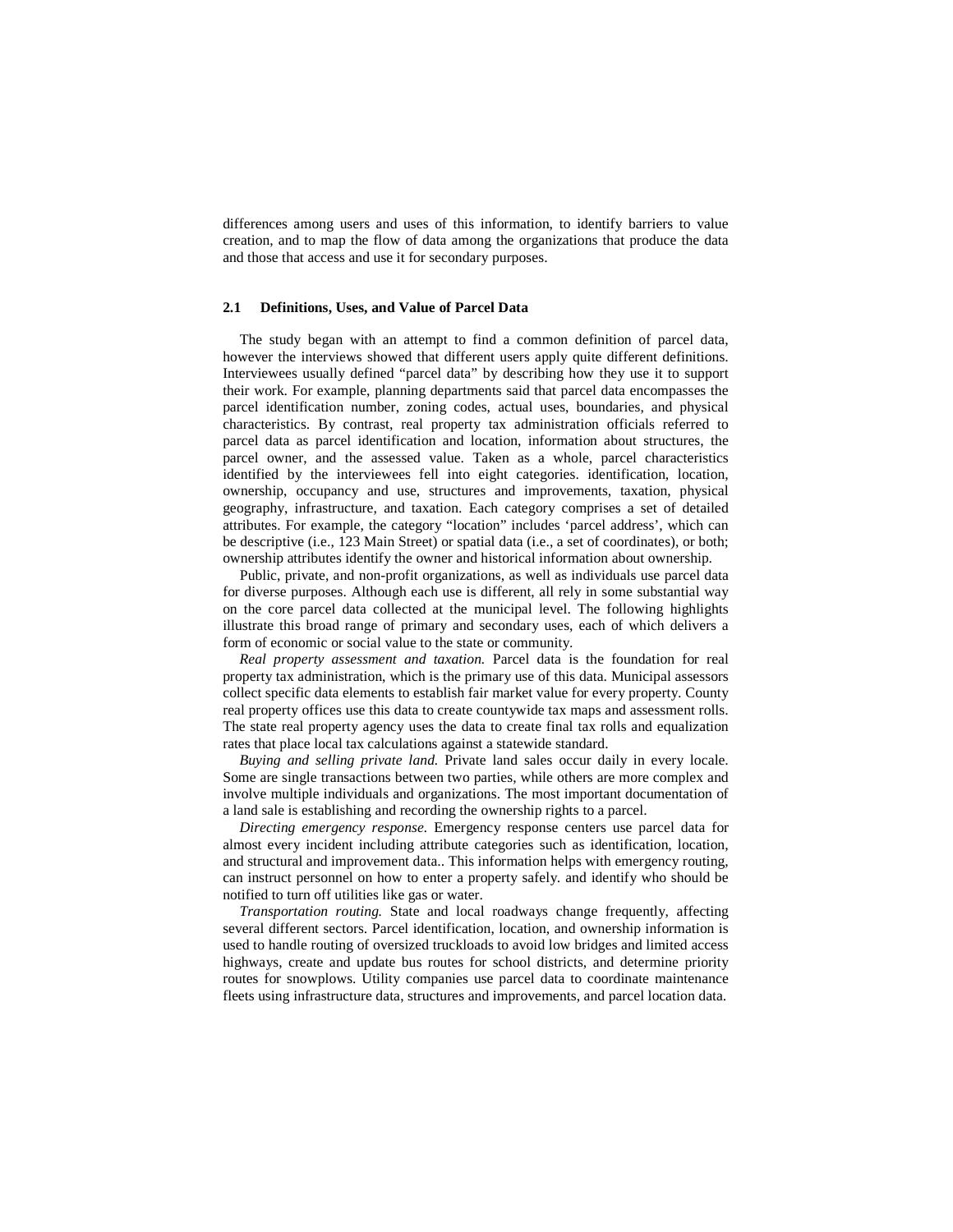*Facilities siting.* Municipalities use location information to plan for growth and to increase their ability to attract businesses and jobs. Companies wishing to establish or relocate often have very specific site requirements. Using GIS capabilities and parcel identification, ownership, infrastructure, and physical geography data, localities can provide options that help them compete for these businesses.

*Planning and prioritizing environmental initiatives***.** Environmental restoration of old industrial sites, brown fields, or wetlands are a major economic focus for local governments. For these projects, local priorities must be combined with data about parcel identification, location, physical geography, occupancy and use, and surrounding infrastructure, often in the context of a GIS system.

*Infrastructure management.* Infrastructure, parcel identification, ownership, location, occupancy and use data, as well as structures and improvements data are all used to plan rights of way, and changes, improvements, or additions to utilities such as electricity and water supply.

#### **2.2 Stakeholders and their interests**

The study identified a wide range of individuals and public, private, and non-profit organizations that use parcel data. The main stakeholder groups include:

- Assessors municipal (city or town) officials who collect parcel data.
- County Real Property Tax Services (RPTS) the hub for real property tax administration at the local level of government.
- State Office of Real Property Tax Services (ORPS) the state-level office designated to guide tax administration and pursue statewide tax equity
- Other Local Agencies such as planning departments, emergency response services, public health agencies, and water authorities.
- Other State Agencies government organizations such as transportation, homeland security, environmental protection, and health and human services.
- Data Re-sellers private companies that add value to public data and sell it to other entities such as insurance companies, real estate brokers, or consultants.
- Private Sector Users such as realtors, utility companies, and engineering firms.
- Non Governmental Agencies and Community Groups provide services such as environmental planning and economic development and civil society organizations such as those that serve senior citizens.
- Property Owners and Occupants those who own and pay taxes on parcels and people or businesses who live or work on a parcel they may or may not own.

Every interviewee represented an organization that used parcel data to perform particular functions. Each organization's intended use determined the specific data attributes needed. For instance, an emergency response organization must have accurate and up-to-date occupancy and structure information in order to know the number of individuals living on a property and the location and placement of a building; but it may not need to know who owns the parcel or the details of the tax history. Alternatively, an environmental protection organization may need detailed location and physical geography data for a specific region but may not need parcel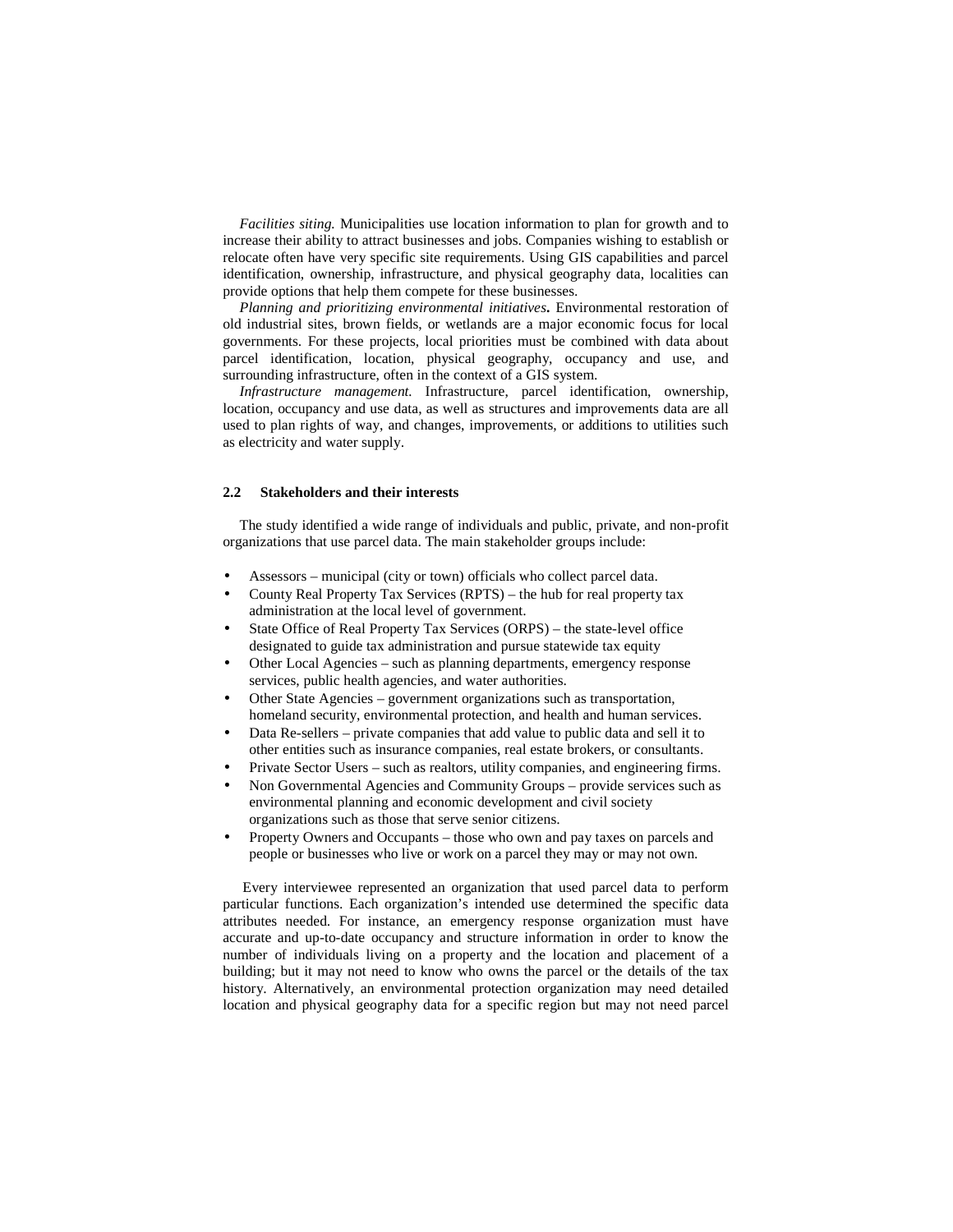identification numbers or the sales data. However, the interests of these groups coincided with respect to their mutual desire for accuracy, timeliness, and consistency of parcel information as well as strong consensus among most secondary users for easy one-stop access to authoritative data sources in a variety of formats.. Table 1 shows both the areas of common agreement and the areas of divergence among these key stakeholder groups.

As the table shows, all stakeholder groups have a strong interest in high quality data, which they generally characterized as data that is factually accurate, up-to-date, and consistent from time to time and place to place. These general agreements, however, masked a great deal of variation. The interviews demonstrated that accuracy, timeliness, and consistency were important to everyone, but at different levels and for different reasons. For example, an engineering firm planning a residential subdivision may define "accurate" as highly detailed survey-quality information. By contrast, a town attempting to designate a rough boundary for a new municipal park would say an area bounded by certain streets is "accurate" for this purpose.

| Table 1. Agreement and divergence among stakeholder interests |              |                  |          |            |                             |               |                  |                                |
|---------------------------------------------------------------|--------------|------------------|----------|------------|-----------------------------|---------------|------------------|--------------------------------|
| Stakeholders                                                  |              | <b>Interests</b> |          |            |                             |               |                  |                                |
|                                                               | Type of user | Consistency      | Accuracy | Timeliness | Low or no cost<br>retrieval | Online access | Choice of format | authoritative<br>source<br>One |
| Assessors                                                     | primary      | X                | X        | X          | X                           |               |                  |                                |
| <b>County RPTS</b>                                            | primary      | X                | X        | X          |                             |               |                  |                                |
| <b>State ORPS</b>                                             | primary      | X                | X        | X          | X                           | X             |                  |                                |
| Other Local Agencies                                          | secondary    | X                | X        | X          | X                           | X             | X                | X                              |
| Other State Agencies                                          | secondary    | X                | X        | X          | X                           | X             | X                | X                              |
| Data Resellers                                                | secondary    | X                | X        | X          |                             | X             | X                |                                |
| <b>Private Sector Users</b>                                   | secondary    | X                | X        | X          | X                           | X             | X                | X                              |
| NGOs & Community Groups                                       | secondary    | X                | X        | X          | X                           | X             | X                | X                              |
| Property Owners & Occupants                                   | secondary    | X                | X        | X          | X                           | X             | X                | X                              |

Most secondary users also strongly preferred that parcel data be available in electronic form, online, from one authoritative or trusted source, and in a variety of formats which they can select from to meet their particular needs. These features add convenience, flexibility, and efficiency to information search, access, and use. They also add confidence that the data is authentic and well-documented so it can be used in appropriate ways. However, these interests are typically less important or not shared by the primary users, the same organizations that collect the basic data –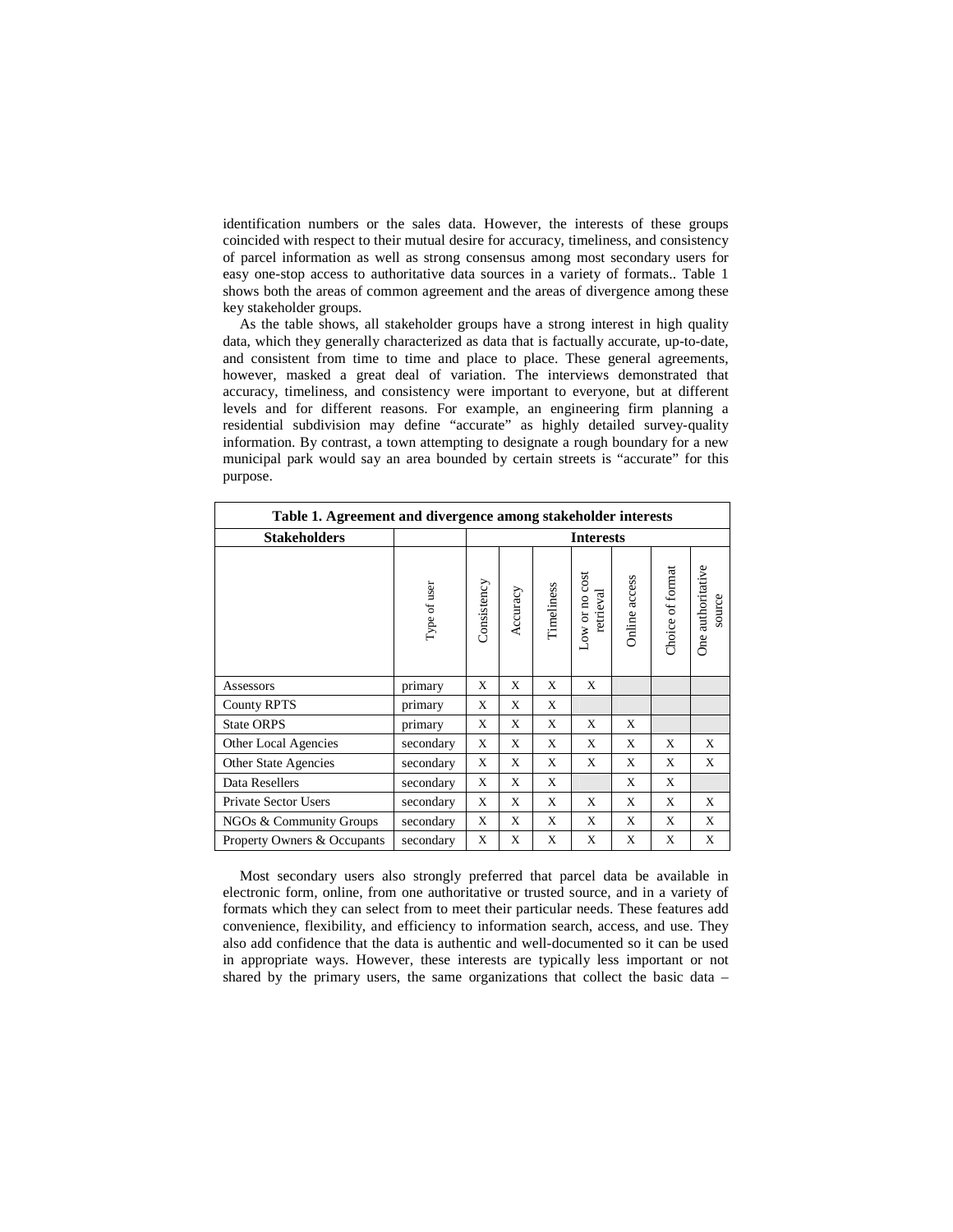assessors and county and state real property tax offices – because their needs are met by their own internal activities, organized in a way that supports their main missions.

## **2.3 Issues associated with public access to and use of parcel data**

Almost every person interviewed expressed a desire for better quality data. Most users spent considerable resources obtaining, improving, and standardizing parcel data before they were able to use it for their own needs. Much of this cost is associated with a need to supplement, verify, correct, or integrate basic data collected by others. Even when the data they begin with is of high quality, however, it may not be sufficiently detailed or readily comparable with other sources, or derived from systems that are technically compatible.

Interviewees also mentioned incompatible technologies used by different counties as a barrier to more effective data use. For example, not all parcel maps use the same mapping projection, which is a mathematical model for converting locations on the earth's surface in a way that allows flat maps to depict three dimensional features. Although some technologies convert files originating from different mapping projections easily, there are still others that do not preserve the integrity of shape, or the accuracy of area, distance, or direction. To the extent that comparable data cannot be compiled for the whole state or for regions larger than towns or counties, potential value from data use by both government and private users is diminished or lost.

Data management issues were also prominent. Data management associated with the primary purpose of real property tax functions works in a relatively standard way all over the state. However, data management outside of tax functions varies widely and the typical arrangement is best described as ad hoc. Users of parcel data often make many individual data requests to different data sources. A few local governments have data management strategies in place that address the needs of external users, but in most places requests are handled on a one-by-one basis. At the same time almost no feedback mechanisms exist between data users and data collectors, so that the investments that users make in data improvements are not fed back into improvements in the original data sources. There is a notable absence of update and feedback mechanisms in the typical data flow which nearly always goes in only one direction – from the data source to a requester. Many users who obtain data from municipal, county, and state sources often find and correct errors as they use it, but these users are neither expected nor allowed to return data corrections, enhancements, or other improvements to the data sources. Consequently one clear overall benefit of use, data improvement for everyone, is never realized. Instead, when users obtain periodic updates from their data sources, they can actually make the situation worse because the data they have improved for their own use could be overwritten by some of the same old errors that still exist in the source files. Their difficult choice is then to forgo the updates in order to keep their own corrections, lose some of their corrections in order to obtain updated files for other records, or engage in very costly and time consuming matching and integration processes .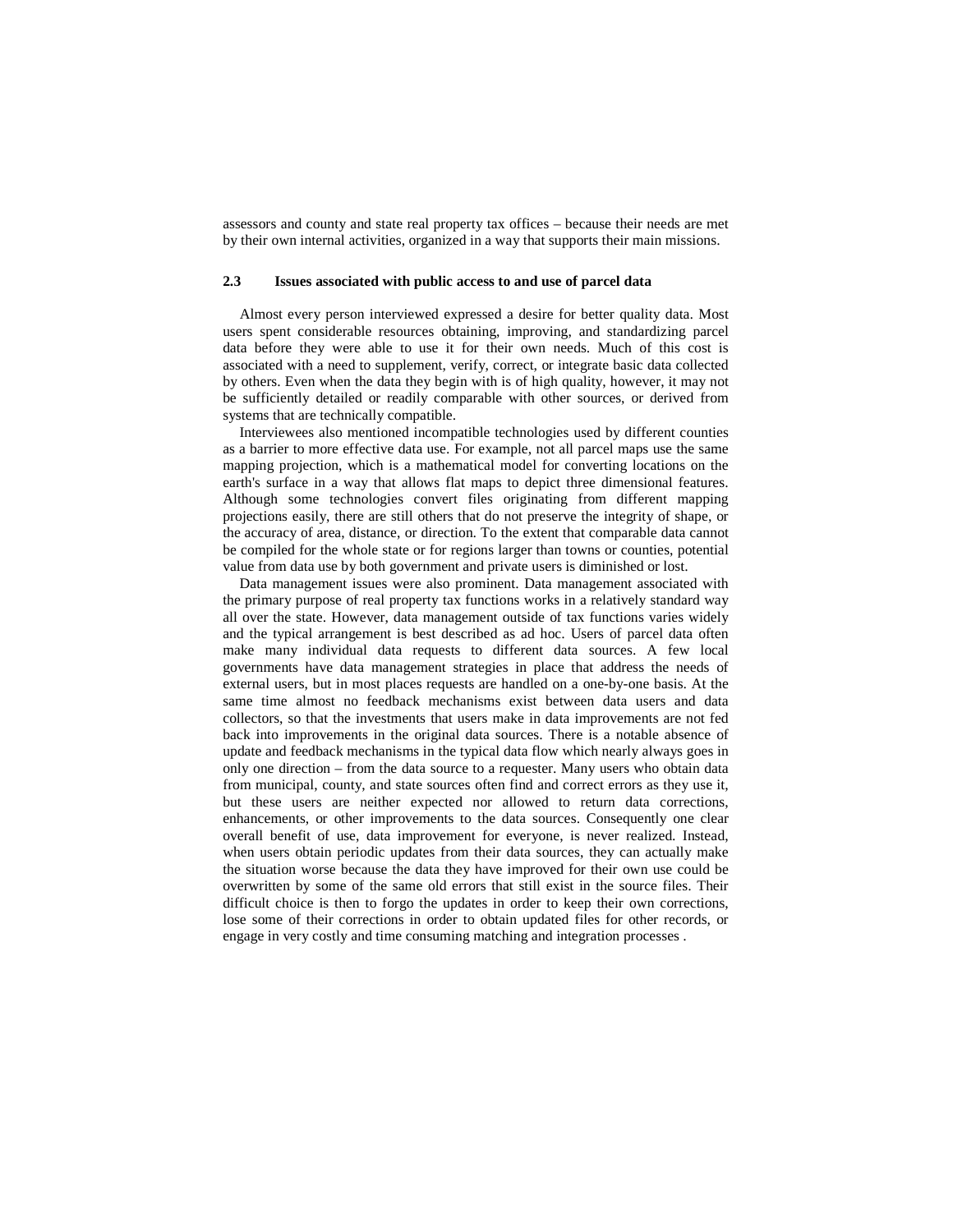## **3 Discussion**

The current emphasis on opening US government information to the public plus the evolving capability of technological tools for doing so, offer many opportunities to satisfy the value-creation goal of greater government transparency. Public and political expectations for the success of information-based open government strategies are high but as the case above illustrates, significant challenges remain for making government data suitable for uses that generate social and economic value. The parcel data case reveals the complexities of these initiatives by taking a comprehensive view of a single data resource and all of its primary and secondary uses and users. Multiply the findings in the case by thousands of data sets, and the magnitude of the challenge embodied in initiatives like Data.gov becomes more visible. Policies, governance mechanisms, data management protocols, data and technology standards, and a variety of skills and capabilities both inside and outside government are needed if these information-based initiatives are to succeed in creating social and economic value beyond the government itself.

These issues have been explored in the research literature at least since the 1990s. This body of work (which comes from research in informatics, management information systems, and public management), offers a set of considerations and guidelines that can help these newer initiatives achieve better results. .

First, while clearly *more* information is being made available in recent efforts such as Data.gov, the case study above amply demonstrates that the problems of diverse user needs and capabilities [6, 14], the limitations of internally-oriented data management techniques [2, 9,], untested assumptions about information content and accuracy [1, 13], and issues associated with information quality and fitness for use [14]. All of these remain barriers to value creation.

Within mainstream public administration research, the impacts of information and knowledge have received relatively little attention [8] particularly when considering the salience of information for open government. However, research findings from other fields indicate that information-based initiatives are fraught with challenges. Political science, information science, and digital government research all shed some light particularly in the areas of information quality, system design, management, and information sharing. This body of work has shown that high-quality data should be not only intrinsically good, but also contextually appropriate for the task, clearly represented, and accessible to users. In other words, it needs to be "fit for use" [15]. The same information may be fit for some uses, but completely inappropriate for others that have different temporal, security, granularity, or other requirements. Users may need to make choices or trade-offs among these characteristics [1, 12], but they need good data descriptions to help them decide. In order for users to assess data quality, they need to understand the nature of the data and because data producers cannot anticipate all users and uses, the provision of good quality metadata is as important as the quality of the data itself [6]. Moreover, e-government interoperability and information integration research demonstrates high sensitivity to the nature of information and quality factors such as comprehensiveness, authoritativeness, trustworthiness, and perceived value as determined by the information seeker [9].

Research on performance measurement, shows how unrealistic assumptions and popular rhetoric about the nature of information can mask the difficulties inherent in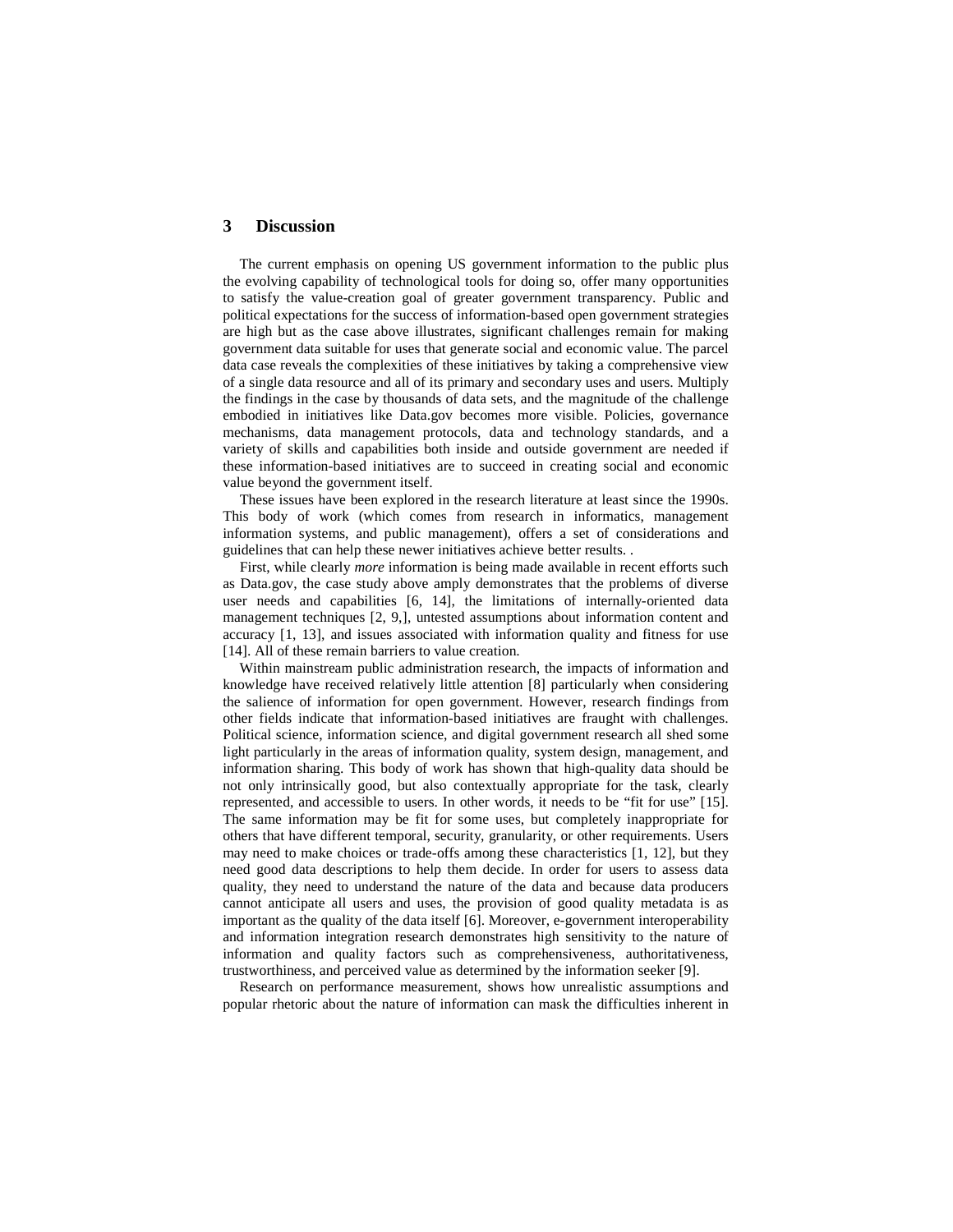information-based strategies for open government. These assumptions include the commonly-stated beliefs that more information leads to better governance and that information is objective, neutral, and readily available [13]. From a political science perspective, Meijer (2009), for example, asserts that computer-mediated transparency has several characteristics that can actually threaten public trust such as its unidirectionality (i.e., it is not interactive), decontextualization (i.e., it is removed from shared social experience), and its overly structured form (i.e., it is predominately quantitative).

Likewise, research on making government data available to public users has identified the need to understand the processes that produce the data and the development of new skills and services to support data users. Research on designing public access programs pulls together many of these findings into a complex, multidimensional framework of information access considerations [6]. All of the foregoing research is useful in understanding the nature of public information resources and the challenges of making them available for use outside the government. The case study above goes a step deeper by tracing the path of a specific information resource, land records and associated parcel data, from initial data collection, to its primary use in tax administration, to a wide variety of secondary public and private uses by many external stakeholders. As such, it gives us a picture of the issues associated with the nature, use, and value of the government information over time and from multiple perspectives.

## **4 Practical recommendations and future research**

Some of the challenges of information-based open government strategies, can be understood as technical problems addressing information storage, access, inquiry, and display. Another way to understand the challenges are as management problems such as defining the rationale and internal processes of data collection, analysis, management, preservation, and access. The challenges also represent policy problems including examining the balance and priority of internal government needs versus the needs of secondary users, the resources allocated to serve both kinds of uses, and the criteria for assessing their effectiveness and public value [5]. Consequently if open access to government data is to generate its potential value for society, then government information policies and practices need to be better aligned with the needs of secondary users.

For most government agencies, providing information for public use is an extra responsibility that may compete for resources with the demands of mission-focused operations. As our case study illustrated, vast amounts of useful information are contained in government data systems, but the systems themselves are seldom designed for use beyond the collecting agency's own needs. With few exceptions, making data holdings available to the public in a meaningful and useable way is a new responsibility of government agencies that will need thoughtful investments in skills, tools, and policies, as well as some changes in processes and practices. One needed practice improvement is the creation of formal feedback mechanisms that connect data users to data sources. Feedback from users could lead to ongoing data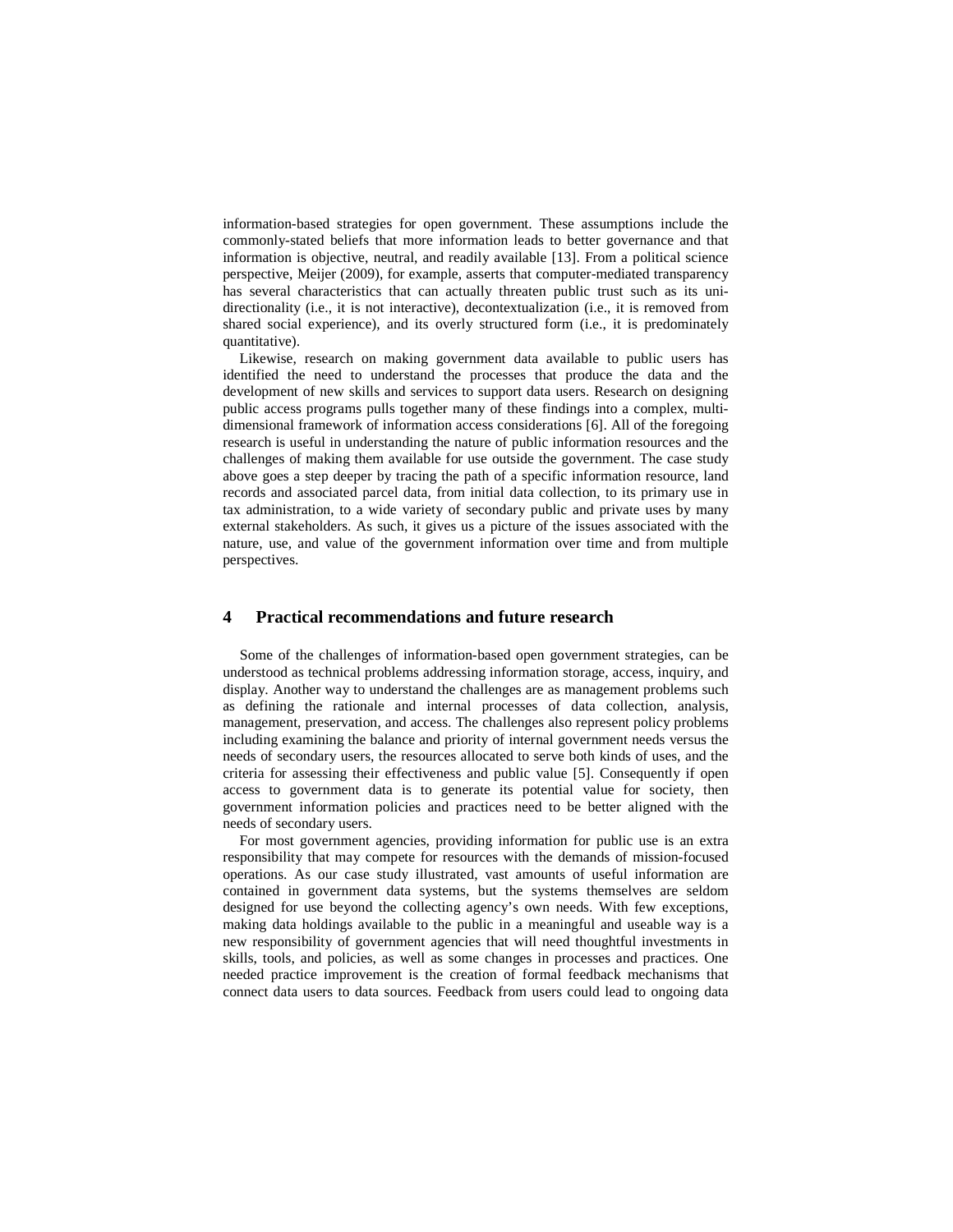improvement as users discover and correct errors in the data. By providing the opportunity and a formal mechanism to communicate data errors and enhancements back to the data sources, improvements in the overall quality and integrity of the data can benefit all future users, including the government itself..

Within government organizations, professionals will need to develop several kinds of skills to support public information access and use. Technical skills for information management, display, and integration need to be augmented by communication skills that serve the needs of a wide user community. New roles may need needed as well to coordinate agency-level and government-wide programs of information dissemination and user support services.

Thinking about government information as a public resource reveals not only its potential public value, but also its vast complexity. Understanding the public value proposition of information-based transparency strategies requires us to look at them from multiple perspectives. The government's own perspective brings into focus information stewardship and management considerations that assure good quality data and metadata that is accessible and usable by people with different intensions and different capabilities [5]. It also encompasses policy considerations, such as giving data access programs appropriate priority for funding and determining how much the government will engage in value-added services itself and how much it will leave to private providers. From a technology perspective, semantic interoperability and data presentation and visualization tools are just two of many topics that need research and which could be studied in the context of research-practice partnerships.

In addition, because the community of information users is clearly not homogeneous, their different needs and capabilities cannot all be served by the same kind of information or the same forms of information [6]. More complete stakeholder analysis could lead to better understanding of users' needs for interfaces, services, and analytical tools. Careful stakeholder analysis and engagement could generate broader appreciation for the many ways different people think about, use, and benefit from government data. Such an appreciation could set the stage for active collaboration and joint investments. This is not to say that every use can be predicted in advance, but that a thorough assessment of the needs and capabilities of a wide variety of users could lead to well-articulated standards for data description and formats, high-quality data, and good data management practices that serve many different needs.

Finally, information-based open government strategies constitute a natural experiment in value creation. Evaluation research could help identify which kinds of information content or formats generate different kinds of value for different communities of interest as well as whether information-based strategies as a whole actually lead to not only economic and social benefits, but also to a stronger democracy.

## **References**

1. Ballou, D., & Pazer, H. (1995). Designing Information Systems to Optimize the accuracy-timeliness tradeoff. *Information Systems Research*, 6(1), 51-72.